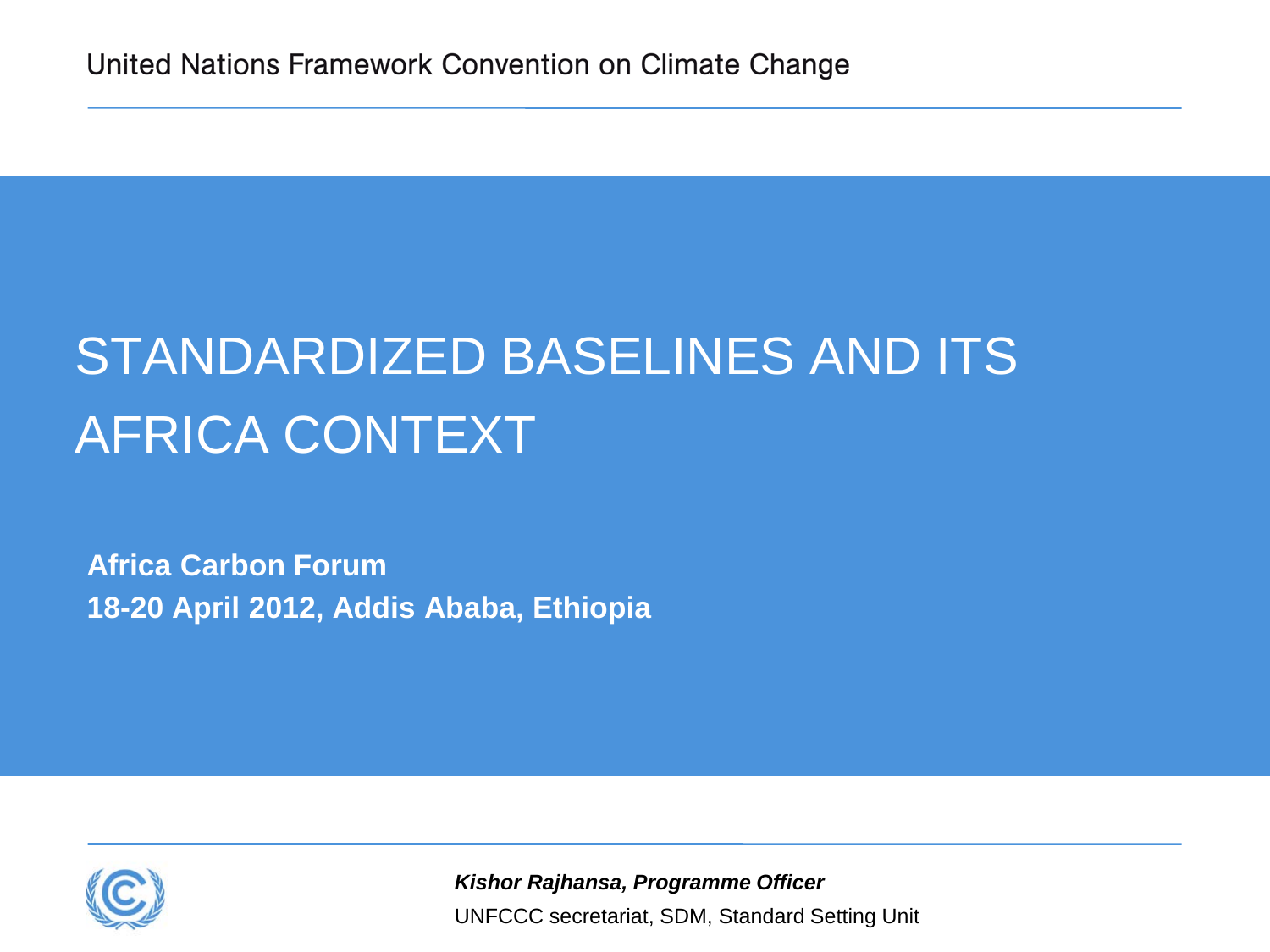- **Background**
- **Guidelines for the establishment of sector specific standardized baselines (SB guidelines)**
- **Africa Context of Standardized Baselines**
- **Status of SB implementation programme**

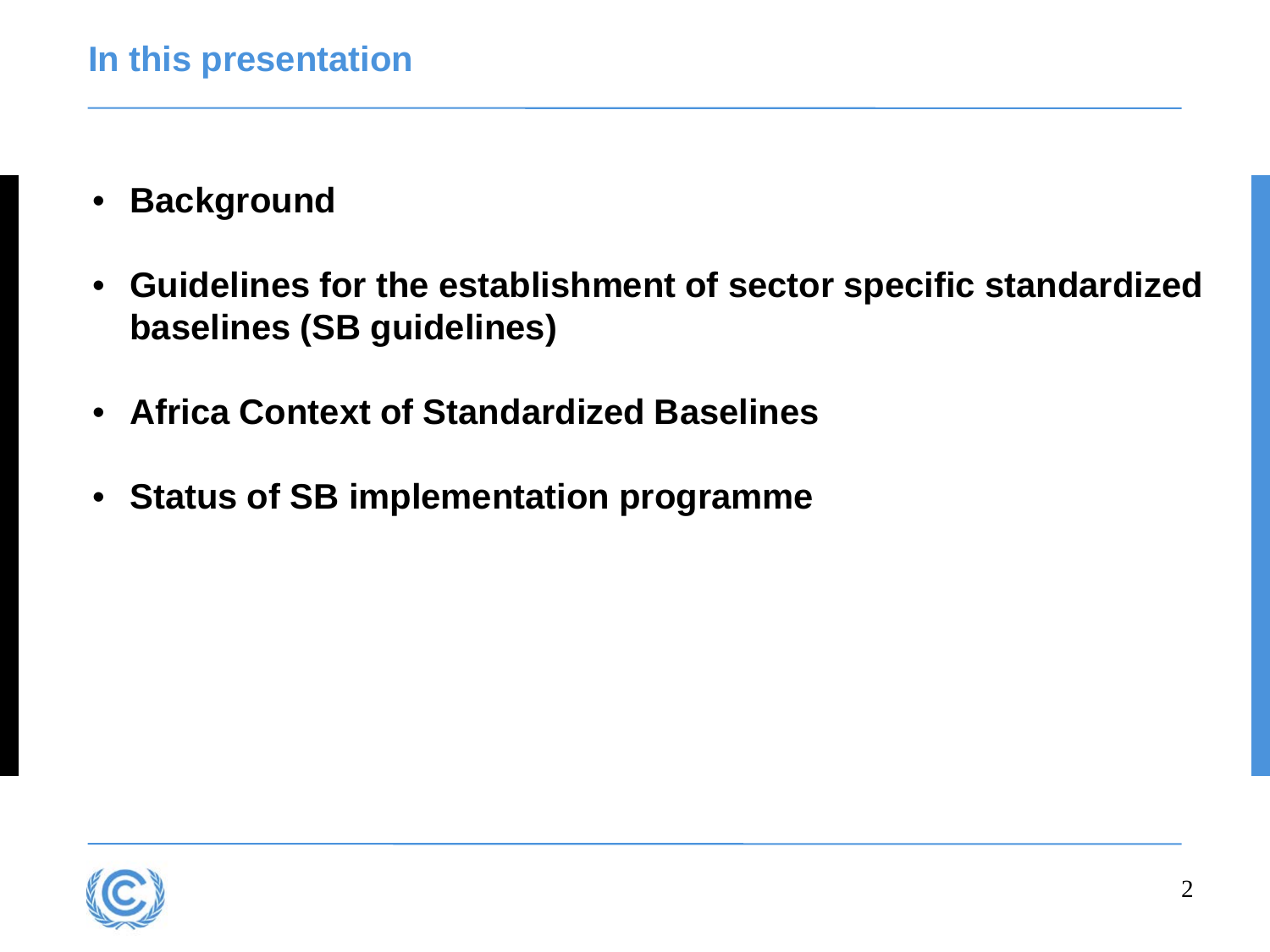#### **Background**

#### **Why Standardised baselines ?**

- $\triangleright$  Reduce transaction costs;
- $\triangleright$  Enhance transparency, objectivity and predictability;
- $\triangleright$  Facilitate access to the CDM; and
- $\triangleright$  Scale up, while ensuring Environmental Integrity.

#### **What is standardized baseline ?**

- $\checkmark$  Baseline established for a Party or a group of Parties to facilitate the calculation of emission reductions and removals; and/or
- $\checkmark$  Used for determination of additionality for CDM project activities, while providing assurance for environmental integrity.

#### **CMP6 decision**

- Parties, PPs, and other admitted entities, through the host country's DNAs, may submit proposals for SBs, for consideration by the Board;
- Requests the Board to develop SBs, as appropriate, in consultation with relevant DNAs, taking into account the outcome of the workshop on SBs.

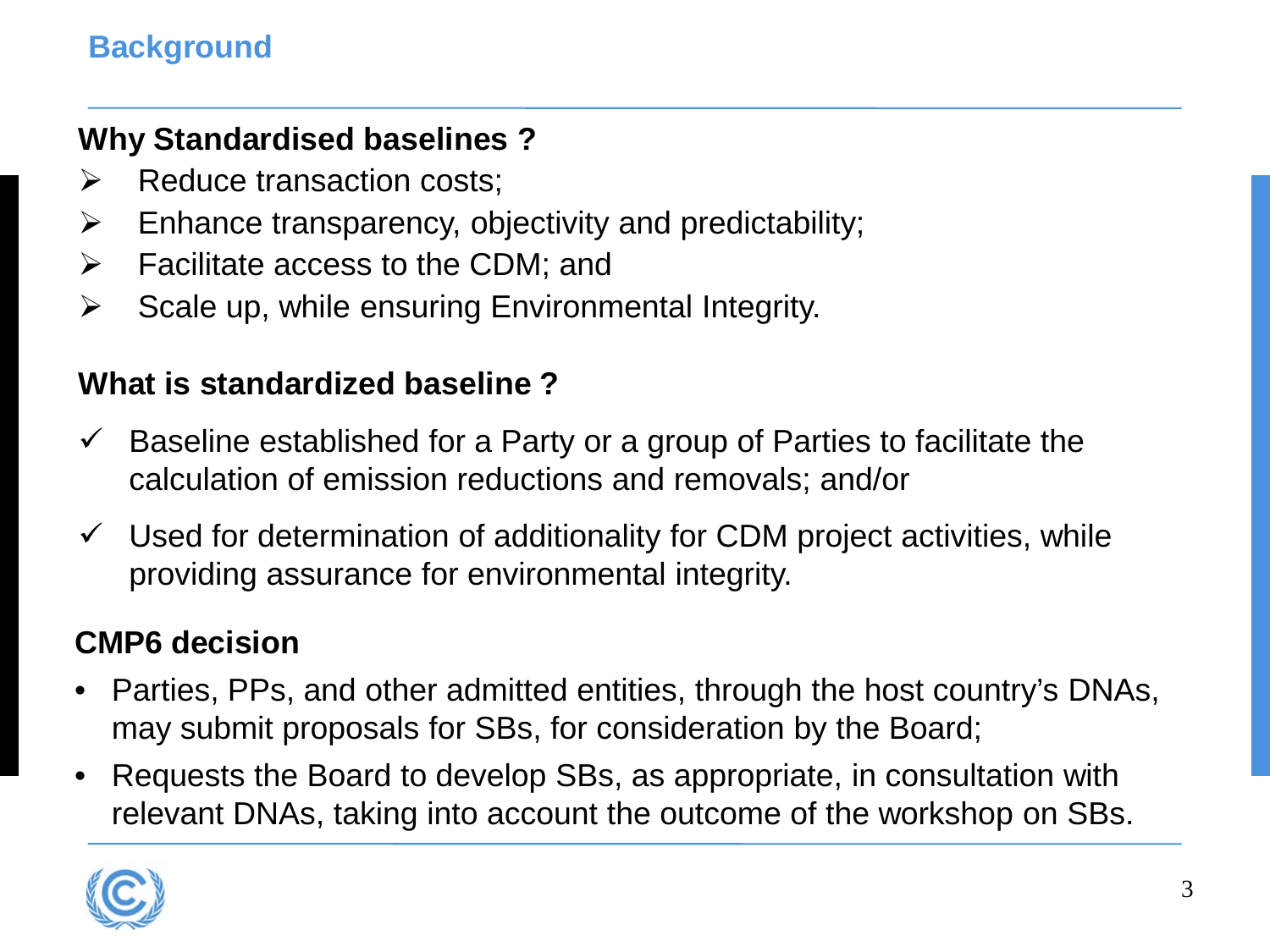## **Work done by the Board so far**

- $\triangleright$  EB62 adopted the "Guidelines for the establishment of sector specific standardized baselines" (SB guidelines)
- EB63 adopted the "Procedure for submission and consideration of standardized baselines" (SB procedures)
- $\triangleright$  EB65 adopted the work programme containing following main areas.
	- 1. The implementation of SB guidelines.
	- 2. The improvement and the expansion of the scope of the SB guidelines,
	- 3. The implementation of the SB procedure,
	- 4. The development of procedures for the submission and consideration of CDM projects using standardized baselines.
- $\triangleright$  Last meeting (EB66) adopted the "guidelines for data quality in the establishment of standardized baselines" (QA/QC guidelines)

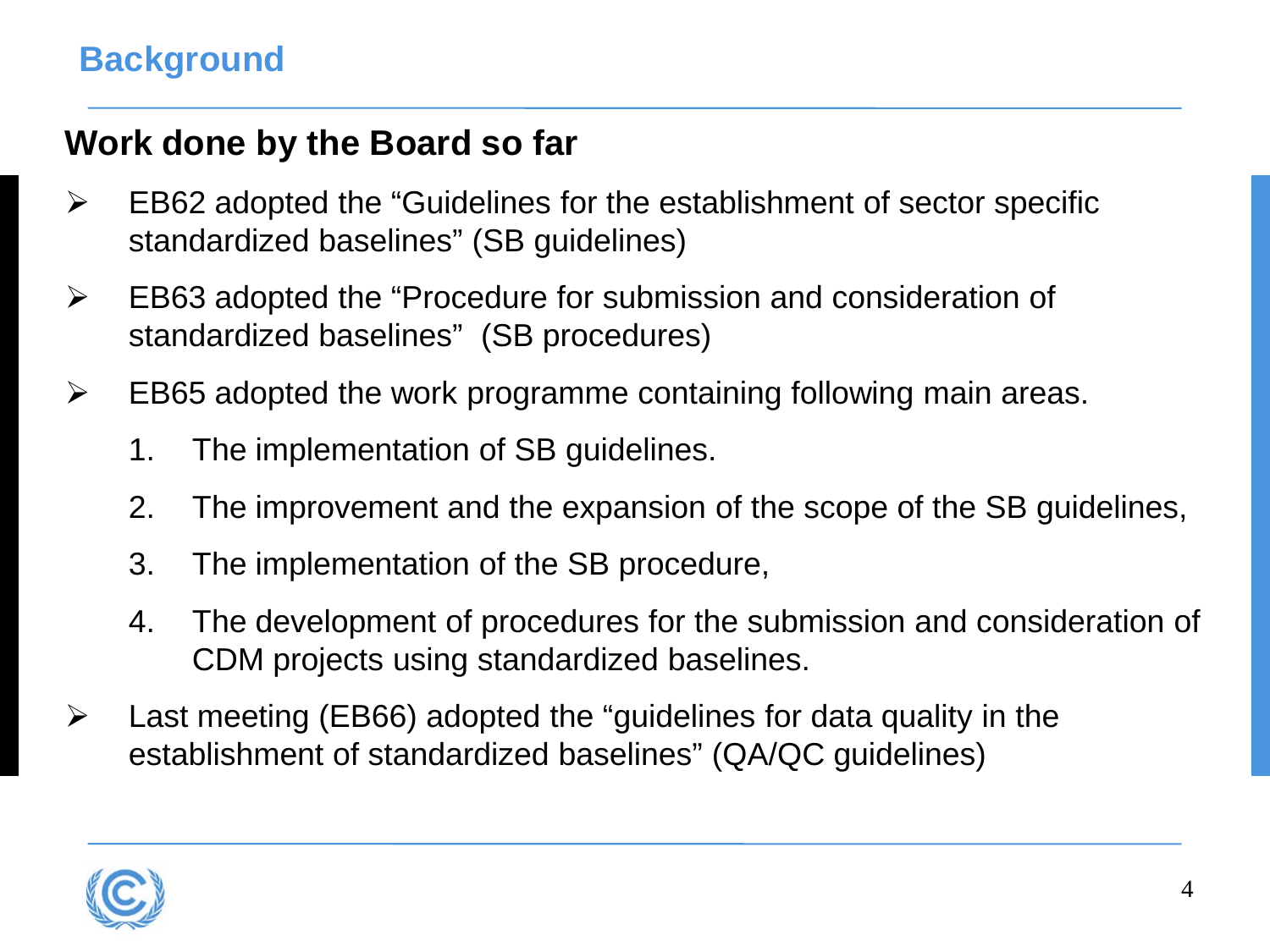## **Definitions**

## **Measures**

- Broad class of GHG emission reduction activities
- Possessing common features

#### **Four types of measures covered**

- •Fuel and feedstock switch
- Switch of technology with or without change of energy sources (including renewable energy, energy efficiency improvement)
- Methane destruction
- Methane formation avoidance

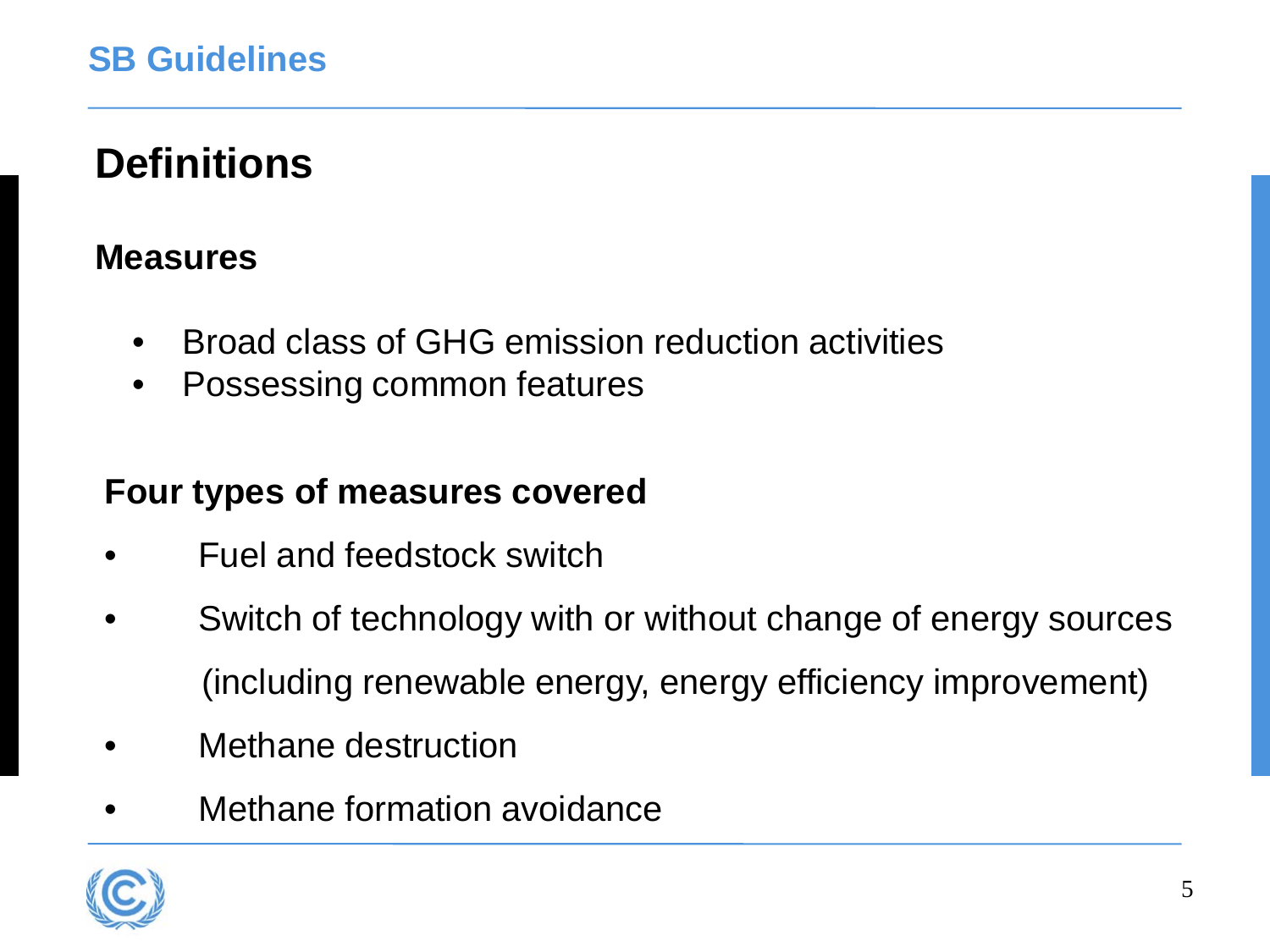## **Applicability**

- **Sectors**
- Stationary sources, but not A/R
- Most types of project activities
- Standardized baselines
	- For a country or a group of countries
	- Demonstrate additionality: positive lists
	- Identify baseline scenario
	- Determination of baseline emissions

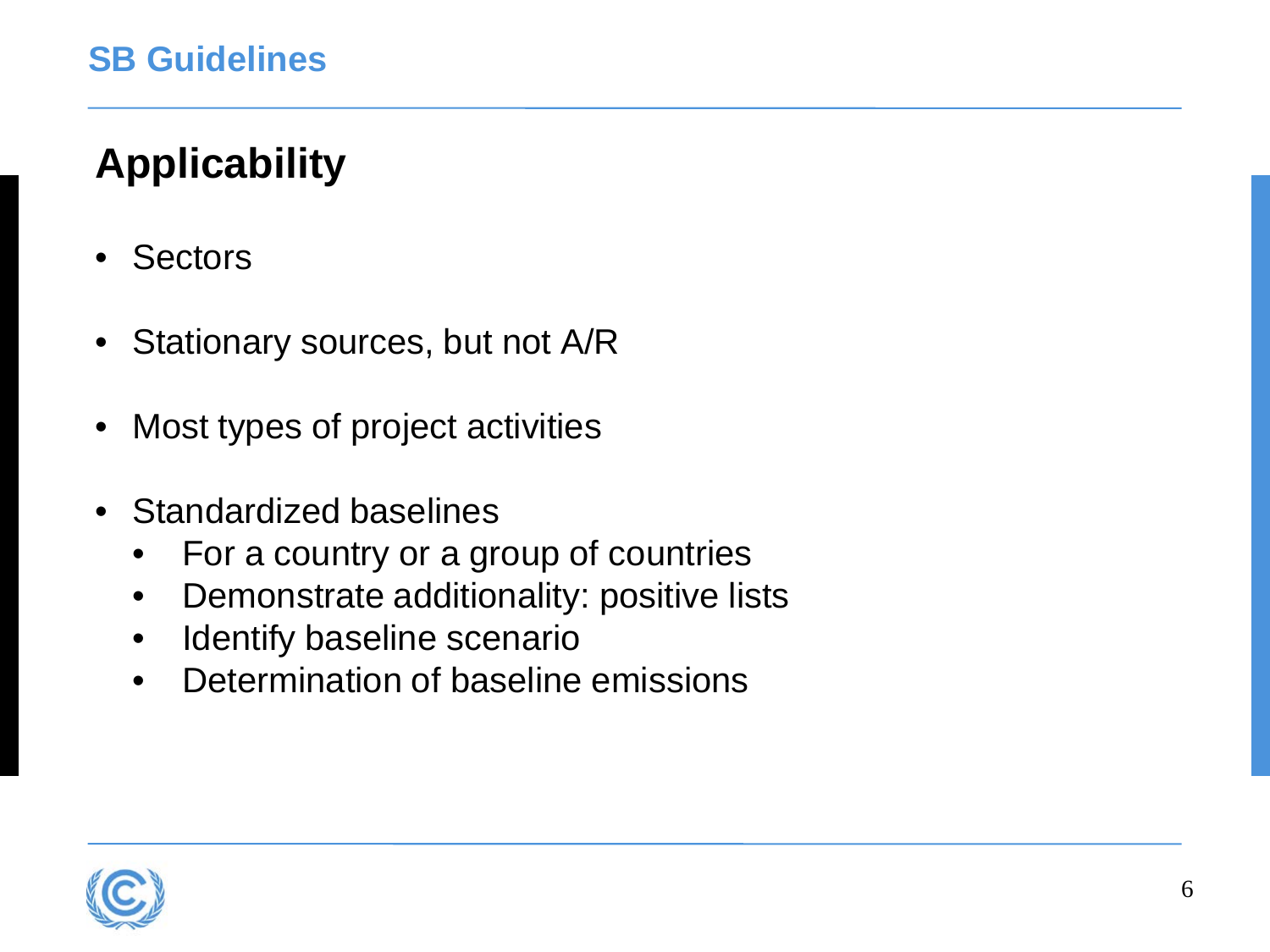## **SB Guidelines**

#### **General Approach**



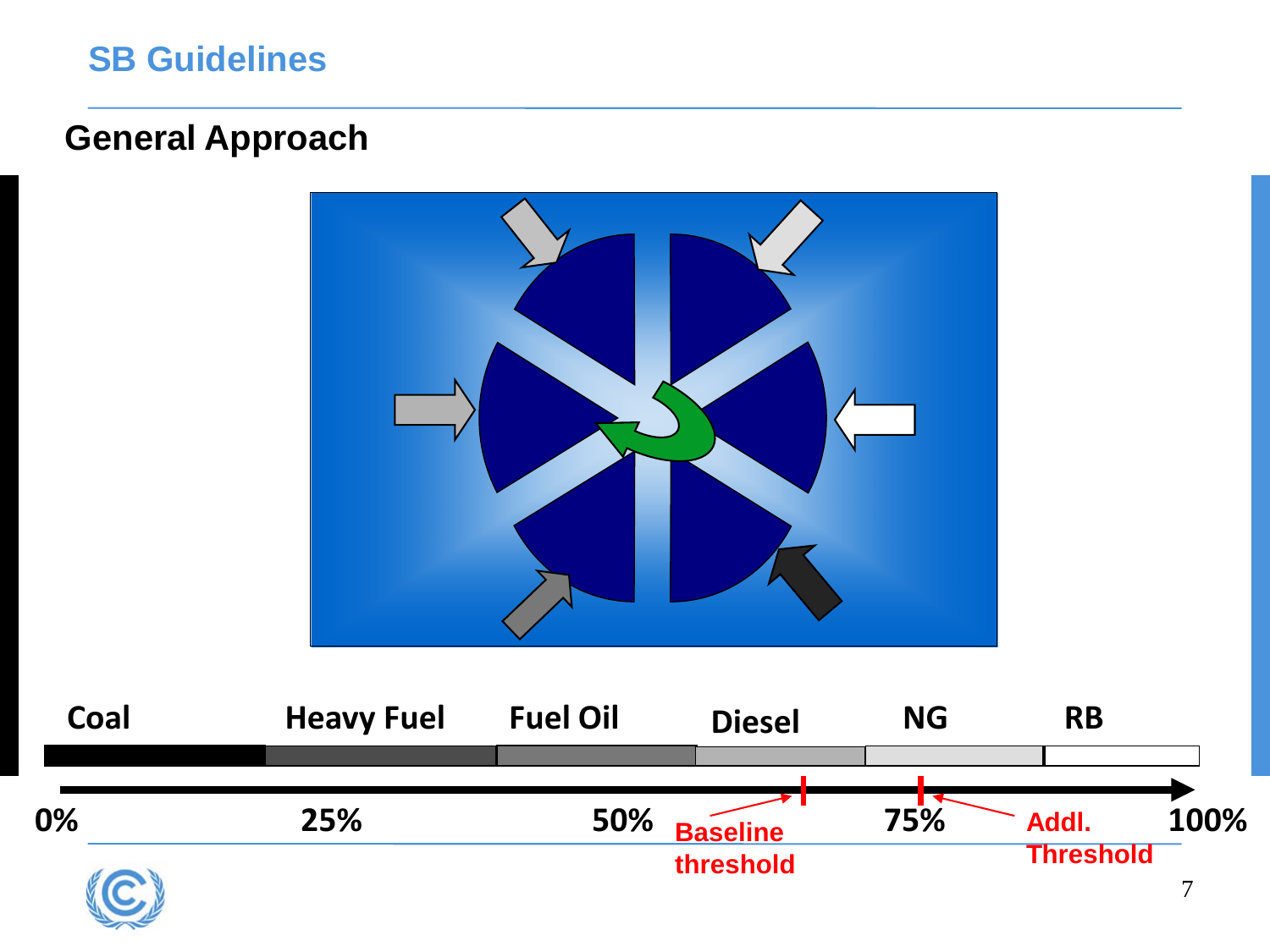## **Some issues addressed by SB guidelines**

## **Complexity issues**

- Comparative analysis or financial benchmark;
- Realistic and credible alternative;
- Baseline is the most attractive alternative while the list of alternatives is not exhaustive.

## **Issues specific to performance benchmark**

- Performance benchmark and additionality;
- Free riders;
- Data intensity is much lower (design data on specific energy, specific raw material and facility data on output)

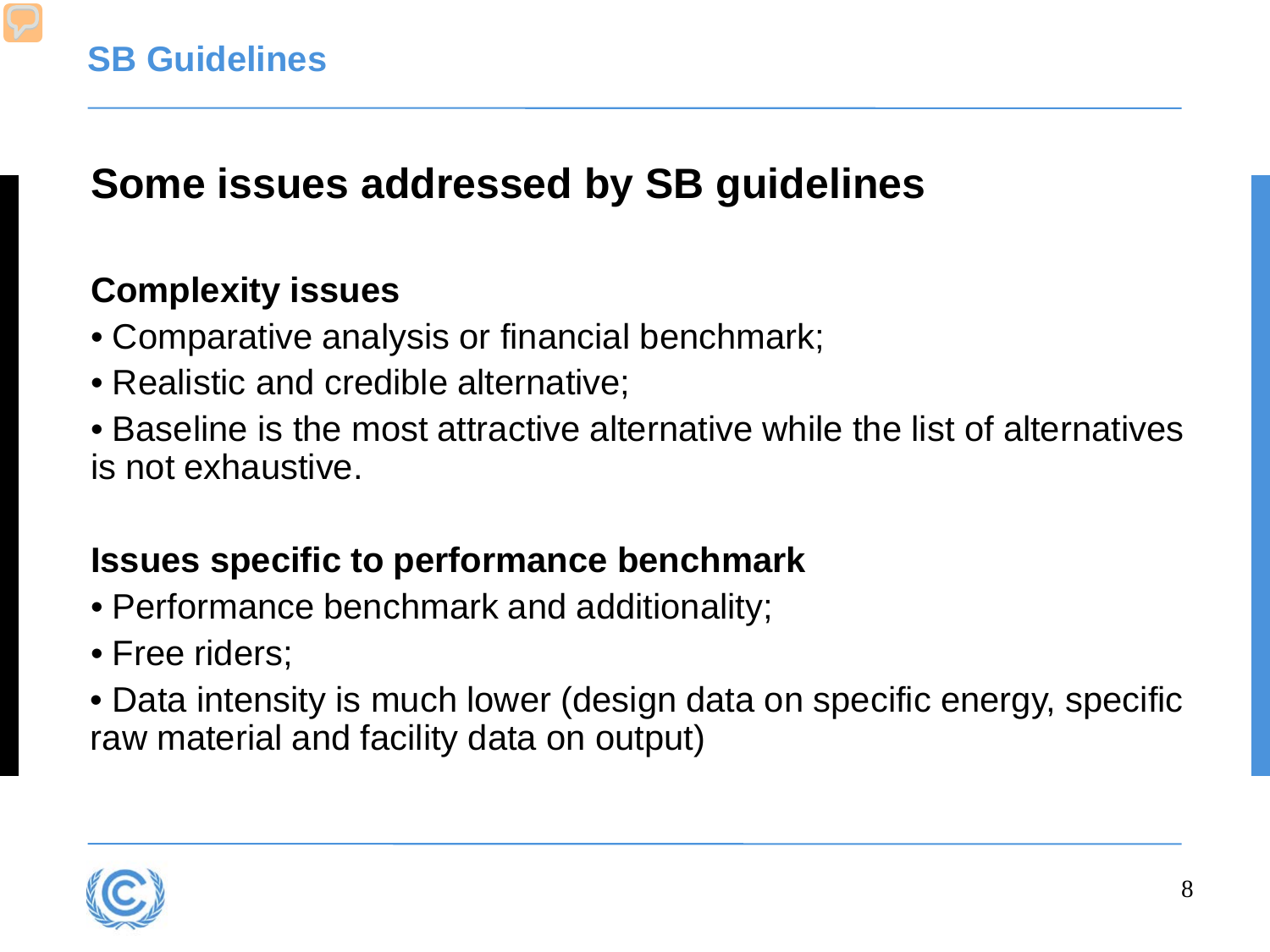## **Standardised baselines- Two phases of standardisation**



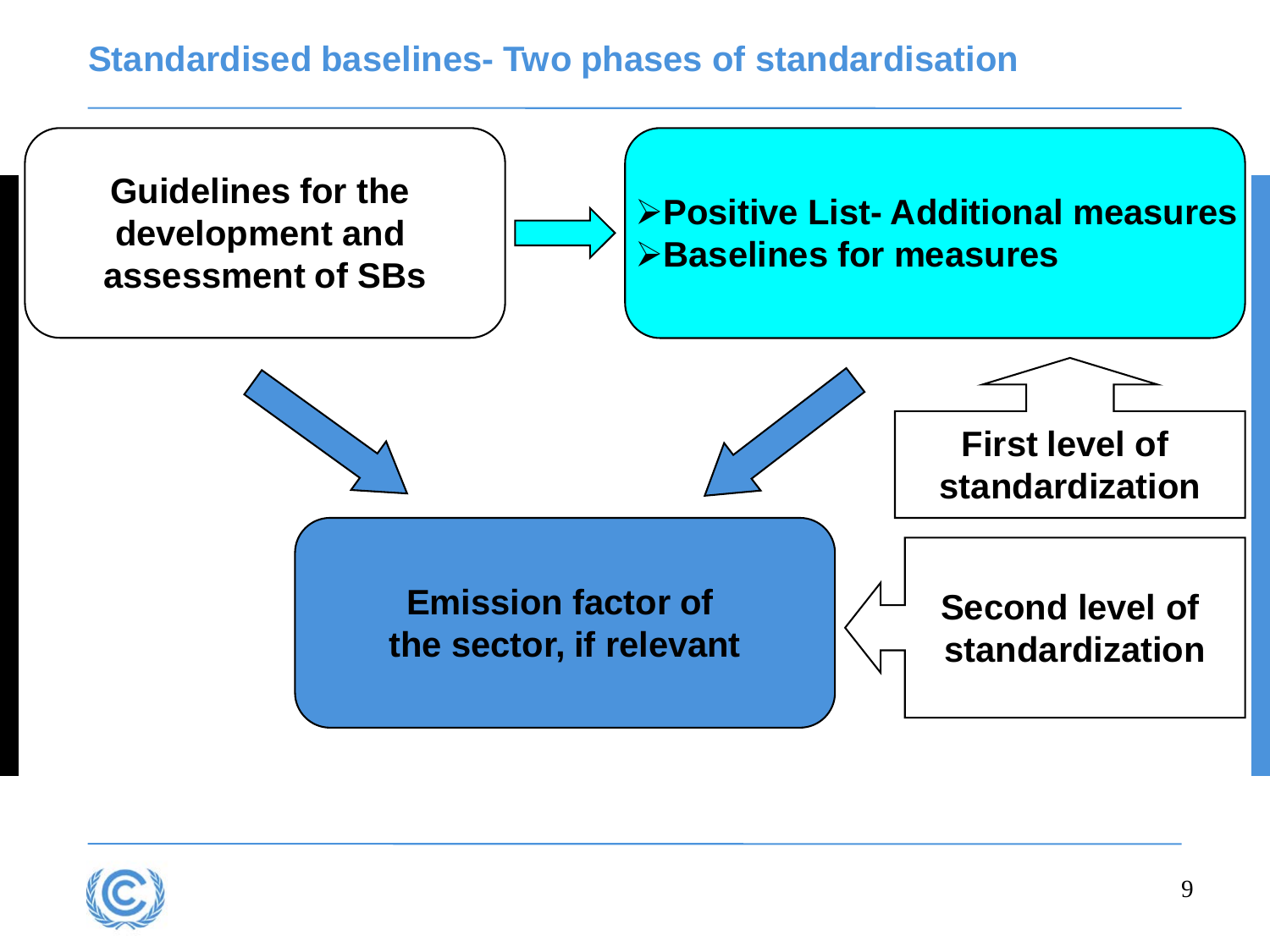## **Very relevant for Africa**

- 1. Complexity developing SBs is passed on to few entities (Secretariat, EB, DNA), however scalability is high with lower efforts at project developer's end.
- 2. Low cost of transaction and saving of time in PDD development, validation and monitoring.
- 3. Many sectors (or sub-sectors) exist in Africa with distributed impact, where opportunities for improvement are immense (e.g. charcoal, cook stoves, cement, power). An ideal situation for PoA using SBs.
- 4. Data availability issues are addressed in SB guidelines.
- 5. As the technology penetration in many sectors is not very high, the positive list could bring ample opportunities, and the baseline threshold could be quite attractive for CDM.

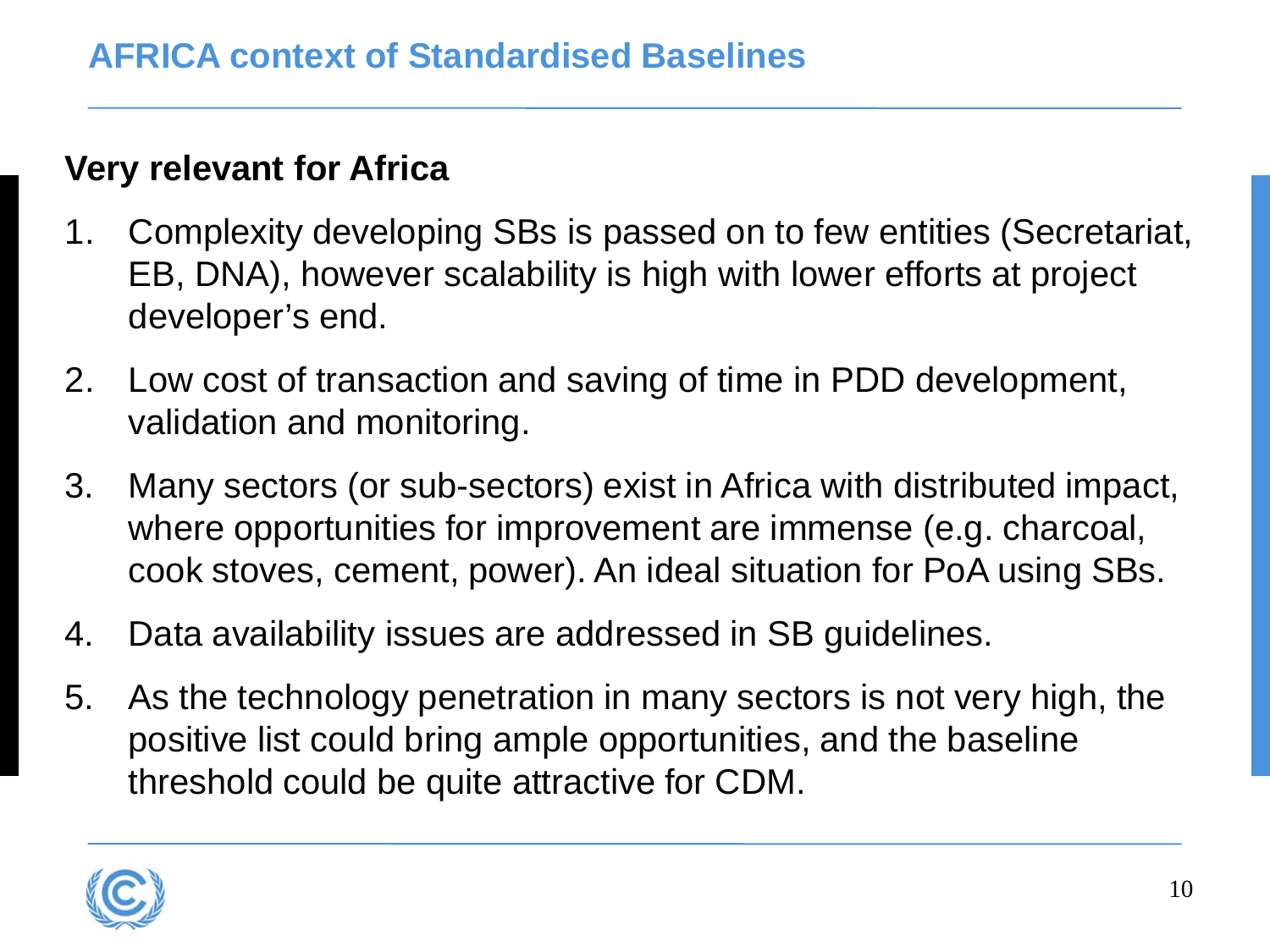**Possible sectors for SBs based on their mitigation and growth potential**

#### **Industrial (mostly infrastructure industries)**

- 1. Cement (technology switch including waste energy recovery, feedstock/fuel switch including cement blending)
- 2. Power generation using cleaner fuels, solar, hydro, wind, biomass residues (technology switch, fuel switch)
- 3. Charcoal (Technology switch)

## **Household Energy**

- 1. Cook stoves (Technology and fuel switch)
- 2. Energy efficient lighting (Technology switch)

**Transport** (modal shift incl. public transport, energy efficiency)

**Agriculture and forestry** (A/R, pumping EE)

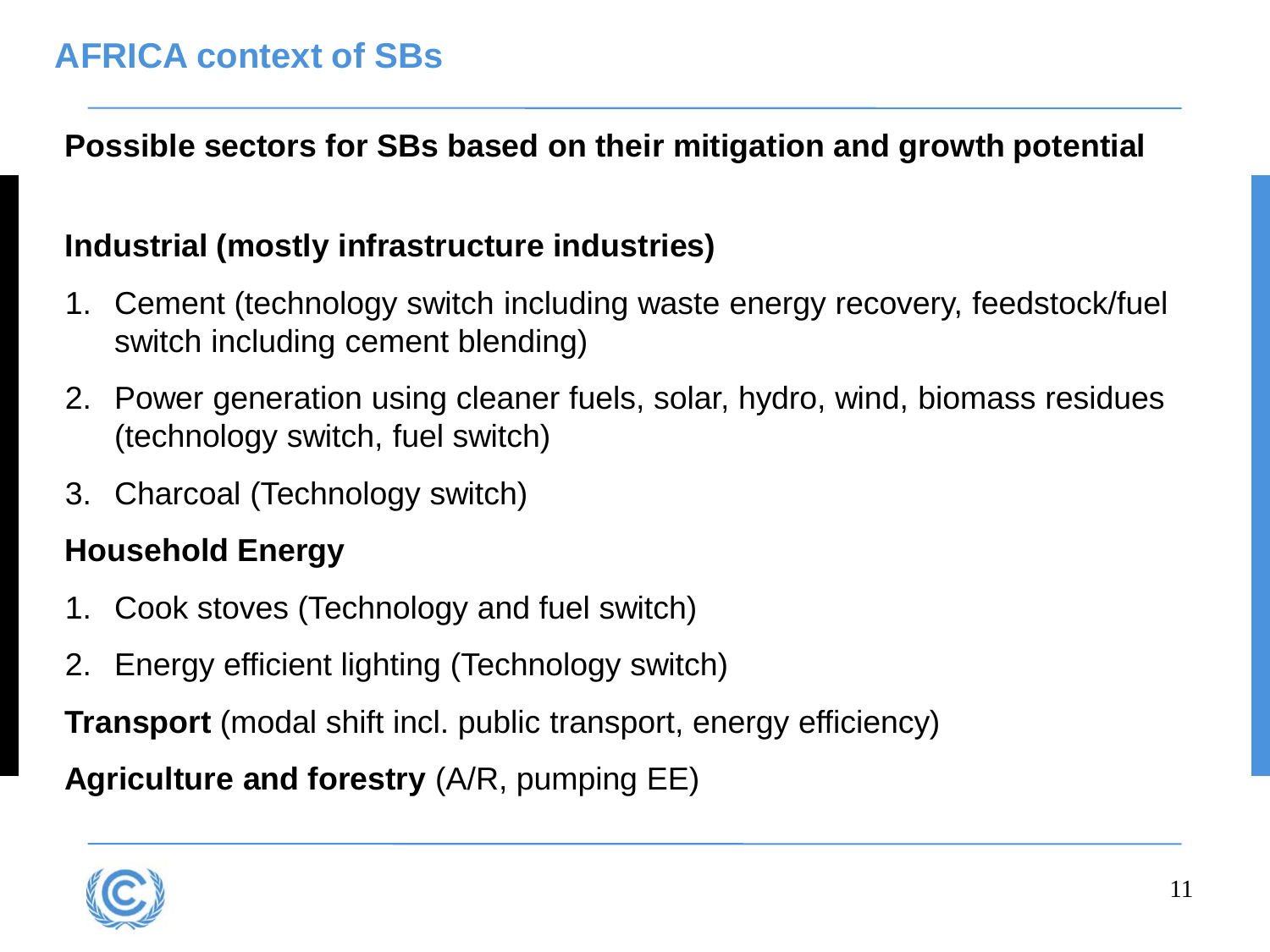| <b>Products for 2012</b>                                                                                                           |                                                                                                                                                                                                                                                                                                                                                                                                                                                                                               |  |
|------------------------------------------------------------------------------------------------------------------------------------|-----------------------------------------------------------------------------------------------------------------------------------------------------------------------------------------------------------------------------------------------------------------------------------------------------------------------------------------------------------------------------------------------------------------------------------------------------------------------------------------------|--|
| Development the<br>thresholds for baseline and<br>additionality and their<br>implications for sectors<br>covered by the guidelines | Consultant/s hired.<br>Sectors to be focused initially depending upon<br>$\triangleright$<br>data availability (Steel/Aluminum, Cook Stoves,<br>Cement could be possible candidates)<br>$\triangleright$ Key deliverables are Guidelines for<br>development of thresholds, assessment of<br>thresholds and thresholds for three (possibly)<br>sectors.<br>Implications of threshold will be tested with real<br>data from sectors of two countries (possibly).<br>To be delivered in Q3 2012. |  |
| QA/QC guidelines                                                                                                                   | QA/QC guidelines are approved by EB66.<br>Some data templates to be developed.<br>Procedure on submission of data template to be<br>ready in Q2.                                                                                                                                                                                                                                                                                                                                              |  |

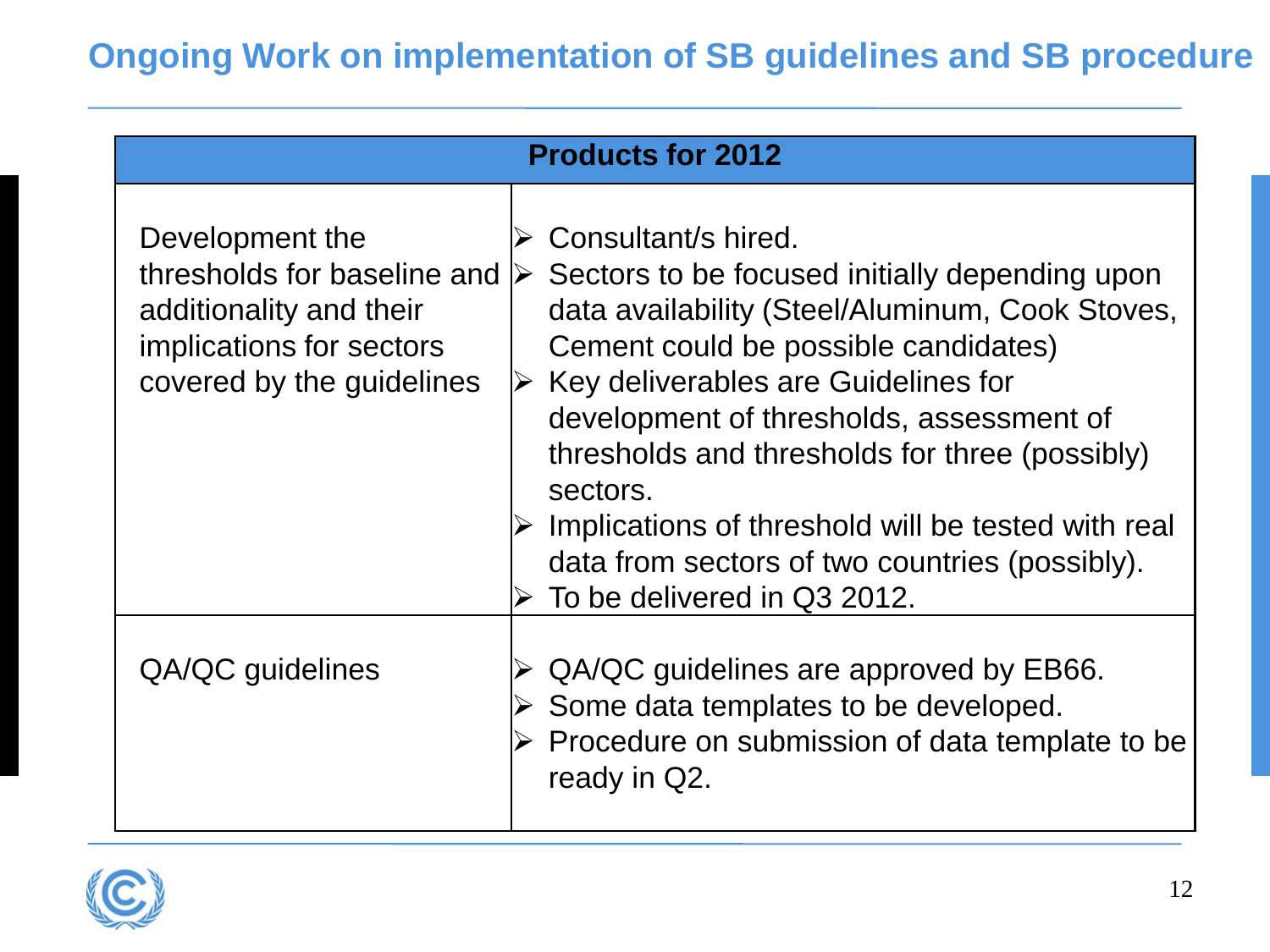| <b>Products for 2012</b>                                                                                                                                                                                                                                                                 |                                                                                                                |
|------------------------------------------------------------------------------------------------------------------------------------------------------------------------------------------------------------------------------------------------------------------------------------------|----------------------------------------------------------------------------------------------------------------|
| Guidelines with expanded applicability to<br>afforestation and reforestation projects                                                                                                                                                                                                    | $\triangleright$ The first draft on A/R SB<br>guidelines is discussed with<br>ARWG.<br>To be ready in Q4 2012. |
| Guidelines with expanded applicability to<br>transport sector projects                                                                                                                                                                                                                   | $\triangleright$ The finalisation of consultant and<br>drafting ToR is going on.<br>To be ready in Q4 2012     |
| <b>Procedures:</b><br>$\triangleright$ Modalities for support to countries with<br>less than 10 CDM projects<br>$\triangleright$ Procedure for the submission of<br>projects using SBs (Potential revision in<br>existing PCP, PS, VVS)<br>▶ Procedure on submission of data<br>template | The work is underway.<br>$\triangleright$ To be ready in Q2-Q3 2012                                            |

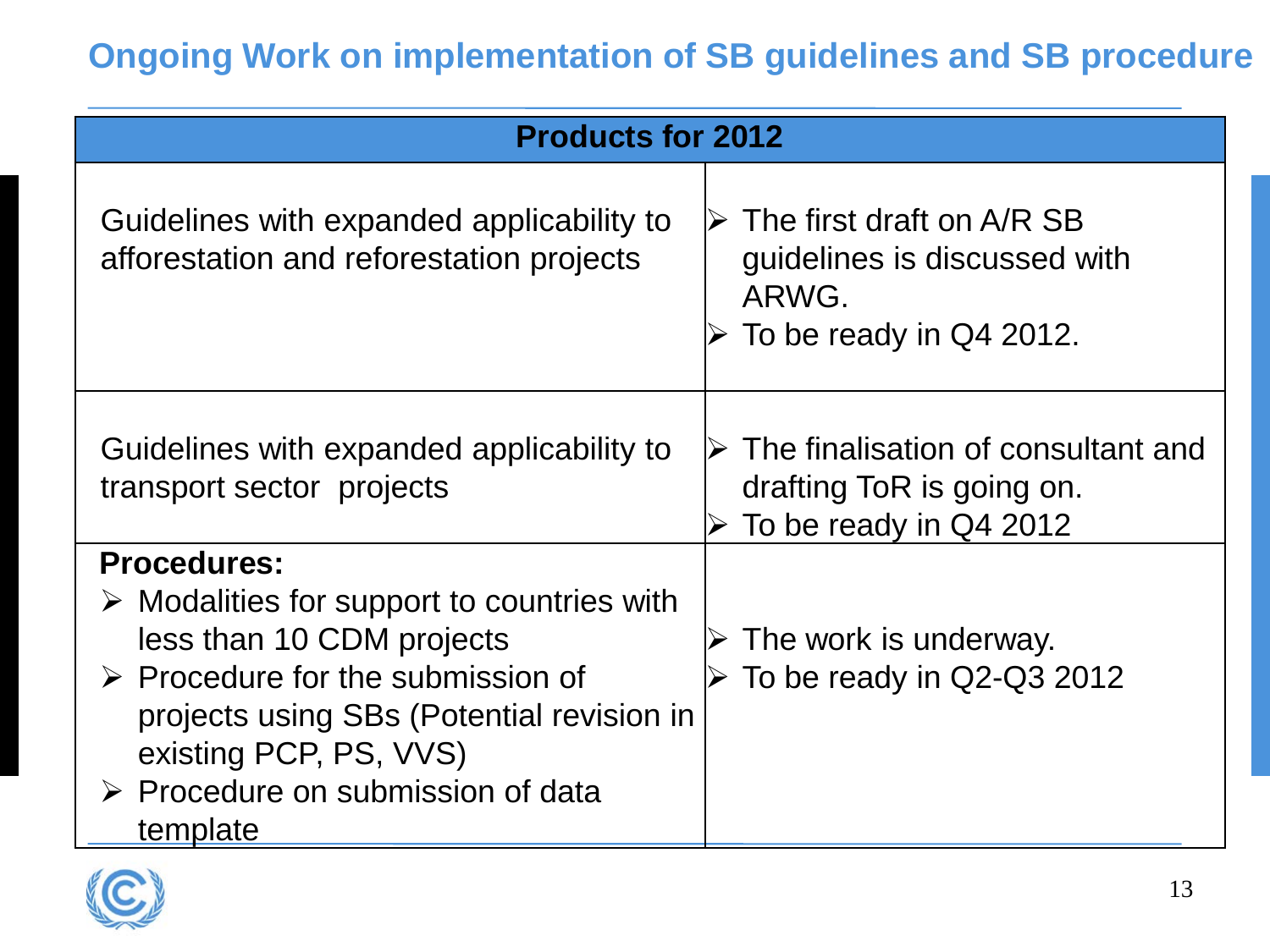| <b>Products for 2012</b>                                                                                                        |                                                                                                                                                                                                                                                                           |  |
|---------------------------------------------------------------------------------------------------------------------------------|---------------------------------------------------------------------------------------------------------------------------------------------------------------------------------------------------------------------------------------------------------------------------|--|
| Workflows for the<br>submission of standardized<br>baselines                                                                    | l≻Forms for submission of standardised baseline<br>are ready and to be uploaded on website shortly.<br>≻Manual workflow of submission will be<br>maintained till web-based workflow is not in<br>place.<br>$\triangleright$ Web-based workflow is to be ready in Q4 2012. |  |
| Web-based system for the<br>submission of the data<br>needed for the development<br>and assessment of<br>standardized baselines | $\triangleright$ The purpose is:<br>(i) To facilitate DNAs to submit the data<br>needed for SB.<br>(ii) To generate the standardized baselines<br>and the positive list of measures based on<br>data.<br>>To be ready by Q4 2012.                                         |  |

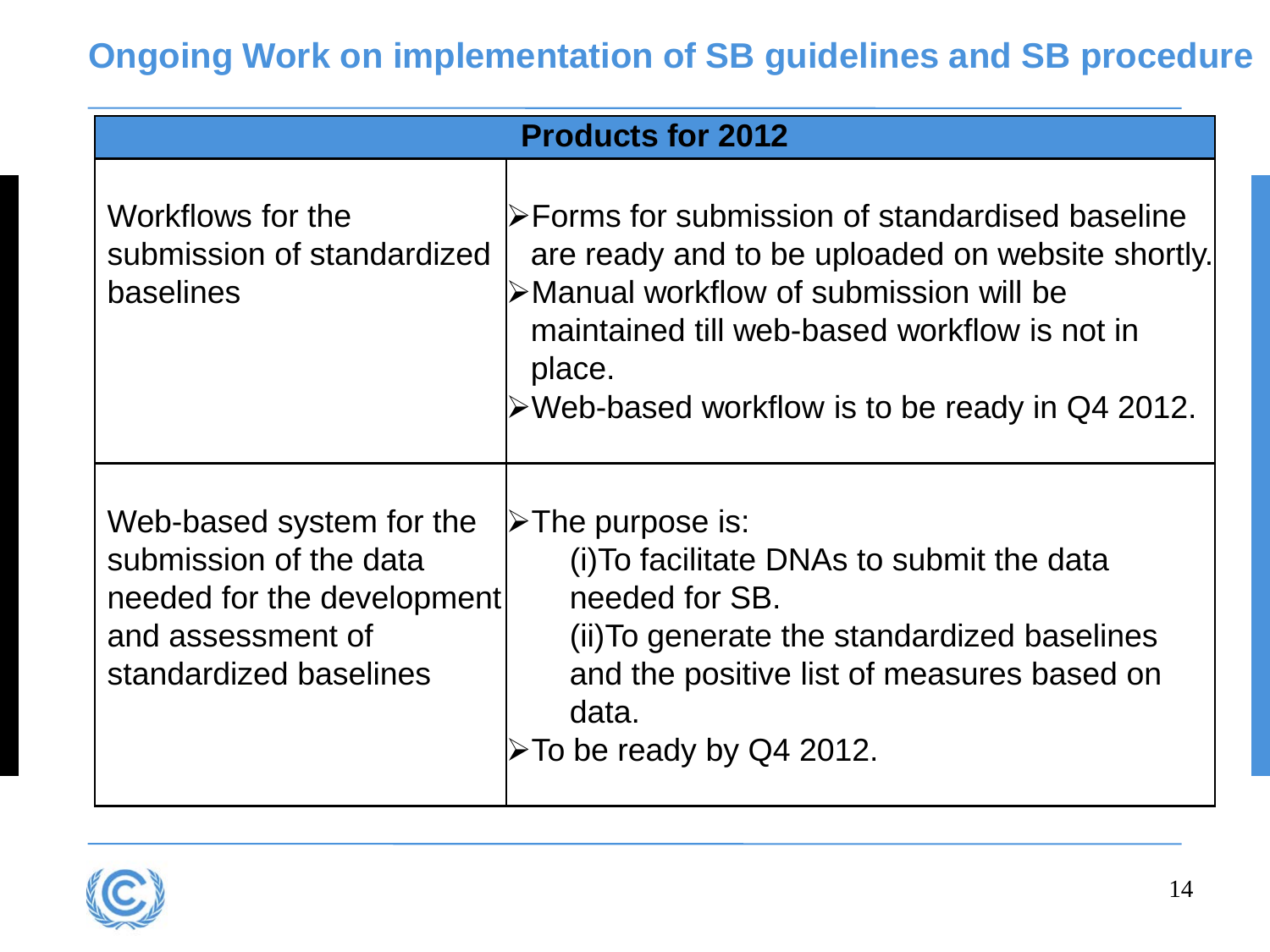| <b>Products for 2012-2013</b>                                                                                                               |                                                                                                                                                                                                                                                                                                                                                                                                                                                                                                                              |  |
|---------------------------------------------------------------------------------------------------------------------------------------------|------------------------------------------------------------------------------------------------------------------------------------------------------------------------------------------------------------------------------------------------------------------------------------------------------------------------------------------------------------------------------------------------------------------------------------------------------------------------------------------------------------------------------|--|
| Guidelines and/or software<br>for the determination of<br>sector wide baseline<br>emission factors in<br>consultation with<br>practitioners | $\triangleright$ Two or three sector specific workshops to be<br>organised with practioners to receive inputs (in<br>September 2012).<br>>Three or four more workshops planned in 2013.<br>$\triangleright$ Concept to be presented to Board in Q4.<br>>Product delivery planned for 2013.                                                                                                                                                                                                                                   |  |
| Database on the cost of<br>technologies                                                                                                     | $\triangleright$ This is web-based database and software.<br>≻Required to demonstrate positive list under<br>standardised baselines.<br>$\triangleright$ Work is going on finalisation of initial concept note.<br>$\triangleright$ Consultant is hired for networking with various<br>industry organisations, technology manufacturers<br>and international institutions.<br>$\triangleright$ Data to be collected in 2012.<br>$\triangleright$ Approval of final concept by Board in Q3.<br>≻Product delivery is for 2013. |  |

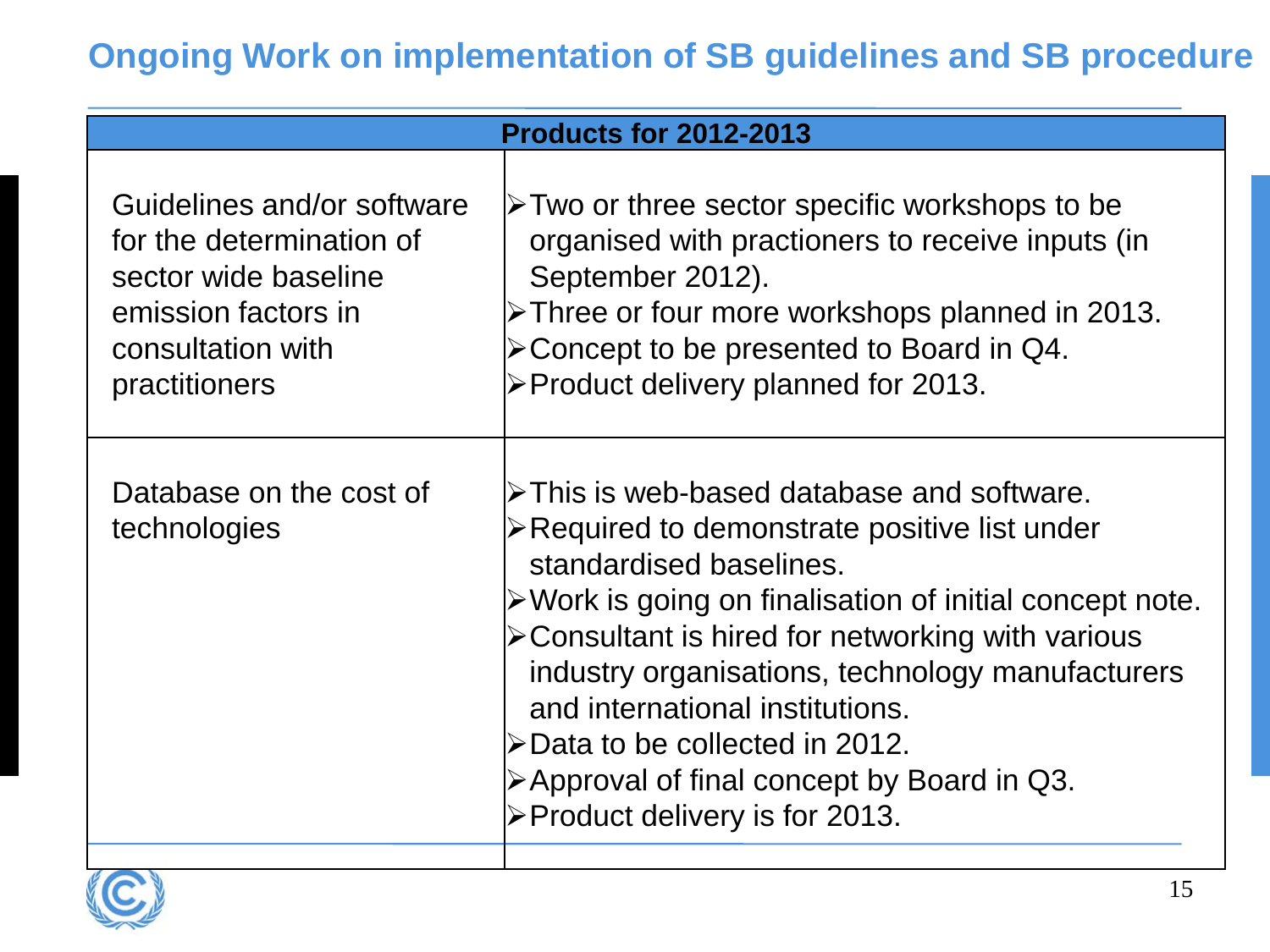| <b>Products for 2012-2013</b>                                                                                                                                           |                                                                                                                                                                               |  |  |
|-------------------------------------------------------------------------------------------------------------------------------------------------------------------------|-------------------------------------------------------------------------------------------------------------------------------------------------------------------------------|--|--|
| Results of the testing of<br>the guidelines in some<br>sectors in collaboration<br>with relevant practitioners $\triangleright$<br>and other standard<br>setting bodies | $\triangleright$ Purpose is to improve SB guidelines based on<br>feedbacks from several stakeholders during<br>implementation.<br>Improved guidelines to be delivered in 2013 |  |  |

| <b>Products for 2013</b>   |                                                              |  |
|----------------------------|--------------------------------------------------------------|--|
| Annex to the guidelines    | $\triangleright$ Purpose is to review the vintage and        |  |
| defining vintage of the    | frequency based on lessons learnt in first                   |  |
| relevant data and          | year.                                                        |  |
| frequency of update of the | $\triangleright$ Revise SB guidelines (if required) based on |  |
| relevant parameters.       | lessons learnt in Q3 2013.                                   |  |